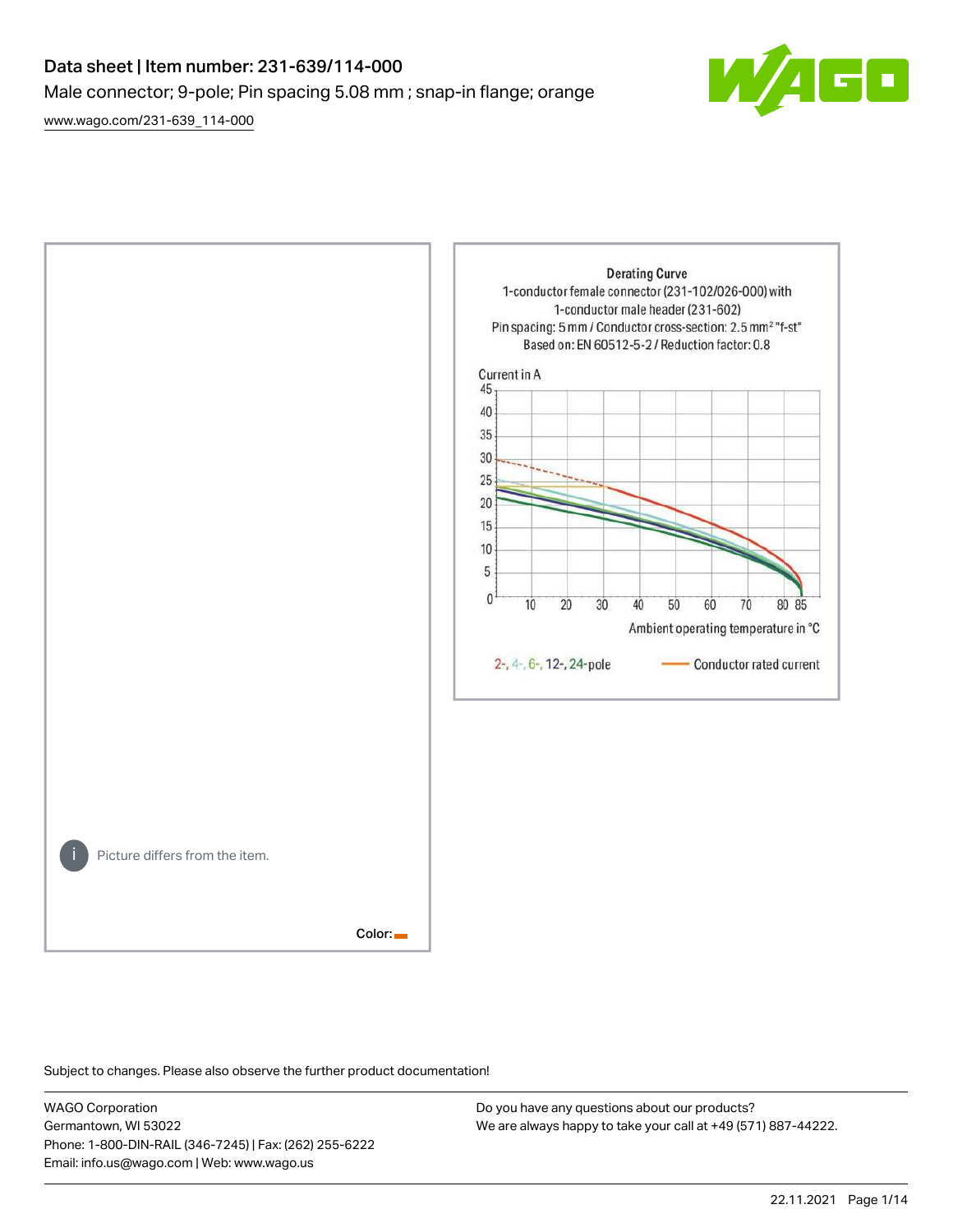

Dimensions in mm

 $L =$  (pole no. x pin spacing) + 3.2 mm

 $L_3 = L - 0.2$  mm

 $L_4 = L_3 + 15.2$  mm

 $L_5 = L_3 + 18$  mm

 $L_A = L_3 + 12.6$  mm

 $L_B = L_3 + 13.2$  mm

Subject to changes. Please also observe the further product documentation!

WAGO Corporation Germantown, WI 53022 Phone: 1-800-DIN-RAIL (346-7245) | Fax: (262) 255-6222 Email: info.us@wago.com | Web: www.wago.us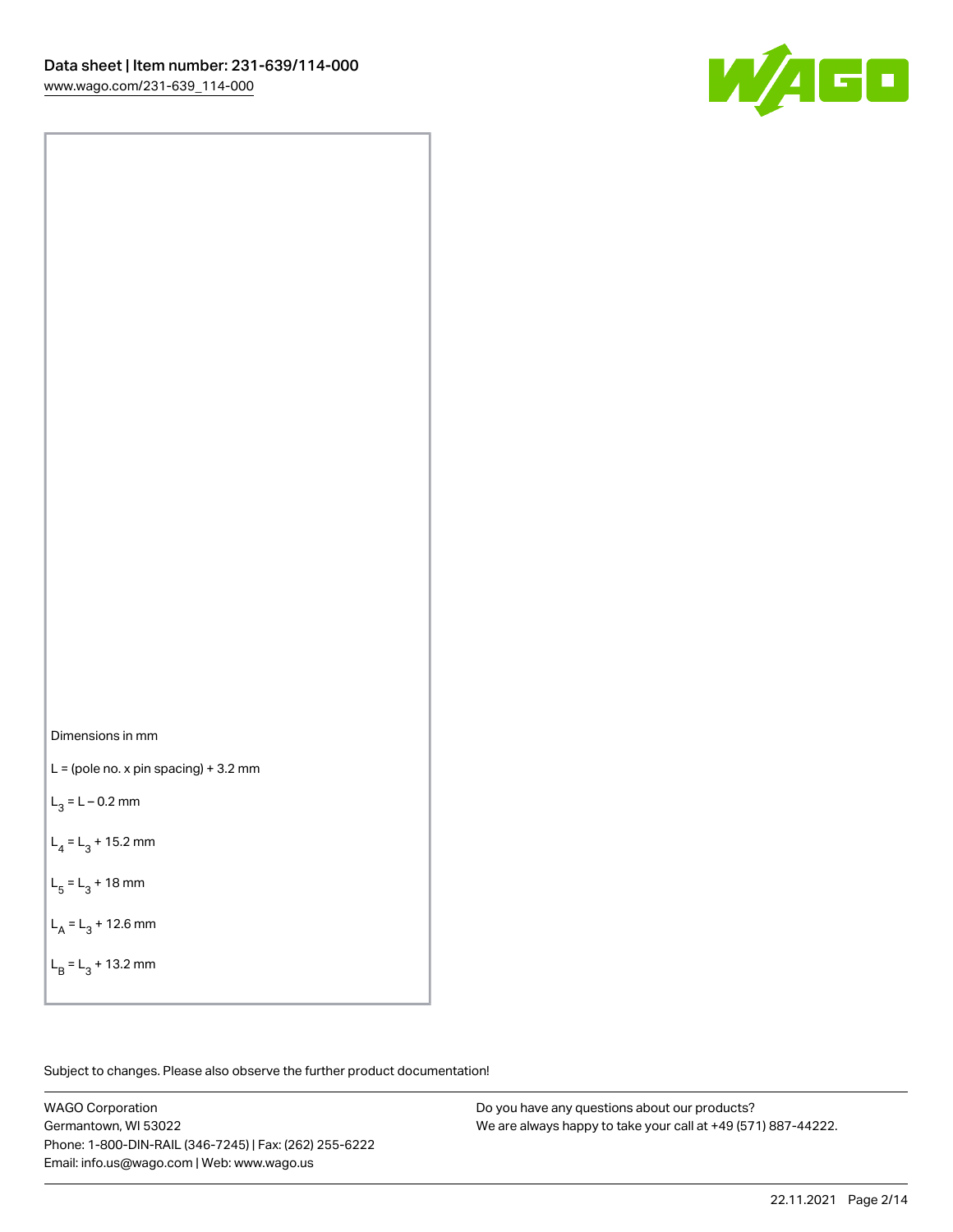### Item description

- $\blacksquare$ Universal connection for all conductor types
- $\blacksquare$ Easy cable pre-assembly and on-unit wiring via vertical and horizontal CAGE CLAMP<sup>®</sup> actuation
- $\blacksquare$ For wire-to-wire and board-to-wire connections
- $\blacksquare$ Versions available with snap-in mounting feet or flanges for panel or through-panel mounting
- $\blacksquare$ With coding fingers

# Data Notes

| Safety information 1 | The <i>MCS – MULTI CONNECTION SYSTEM</i> includes connectors<br>without breaking capacity in accordance with DIN EN 61984. When<br>used as intended, these connectors must not be connected<br>/disconnected when live or under load. The circuit design should<br>ensure header pins, which can be touched, are not live when<br>unmated. |
|----------------------|--------------------------------------------------------------------------------------------------------------------------------------------------------------------------------------------------------------------------------------------------------------------------------------------------------------------------------------------|
| Variants:            | Other pole numbers<br>Gold-plated or partially gold-plated contact surfaces<br>Other versions (or variants) can be requested from WAGO Sales or<br>configured at https://configurator.wago.com/                                                                                                                                            |

### Electrical data

#### IEC Approvals

| Ratings per                 | IEC/EN 60664-1                                                        |
|-----------------------------|-----------------------------------------------------------------------|
| Rated voltage (III / 3)     | 320 V                                                                 |
| Rated surge voltage (III/3) | 4 <sub>k</sub> V                                                      |
| Rated voltage (III/2)       | 320 V                                                                 |
| Rated surge voltage (III/2) | 4 <sub>k</sub> V                                                      |
| Nominal voltage (II/2)      | 630 V                                                                 |
| Rated surge voltage (II/2)  | 4 <sub>kV</sub>                                                       |
| Rated current               | 12A                                                                   |
| Legend (ratings)            | $(III / 2)$ $\triangle$ Overvoltage category III / Pollution degree 2 |

### UL Approvals

| Approvals per                  | UL 1059 |
|--------------------------------|---------|
| Rated voltage UL (Use Group B) | 300 V   |
| Rated current UL (Use Group B) | 15 A    |
| Rated voltage UL (Use Group D) | 300 V   |

Subject to changes. Please also observe the further product documentation!

| WAGO Corporation                                       | Do you have any questions about our products?                 |
|--------------------------------------------------------|---------------------------------------------------------------|
| Germantown. WI 53022                                   | We are always happy to take your call at +49 (571) 887-44222. |
| Phone: 1-800-DIN-RAIL (346-7245)   Fax: (262) 255-6222 |                                                               |
| Email: info.us@wago.com   Web: www.wago.us             |                                                               |

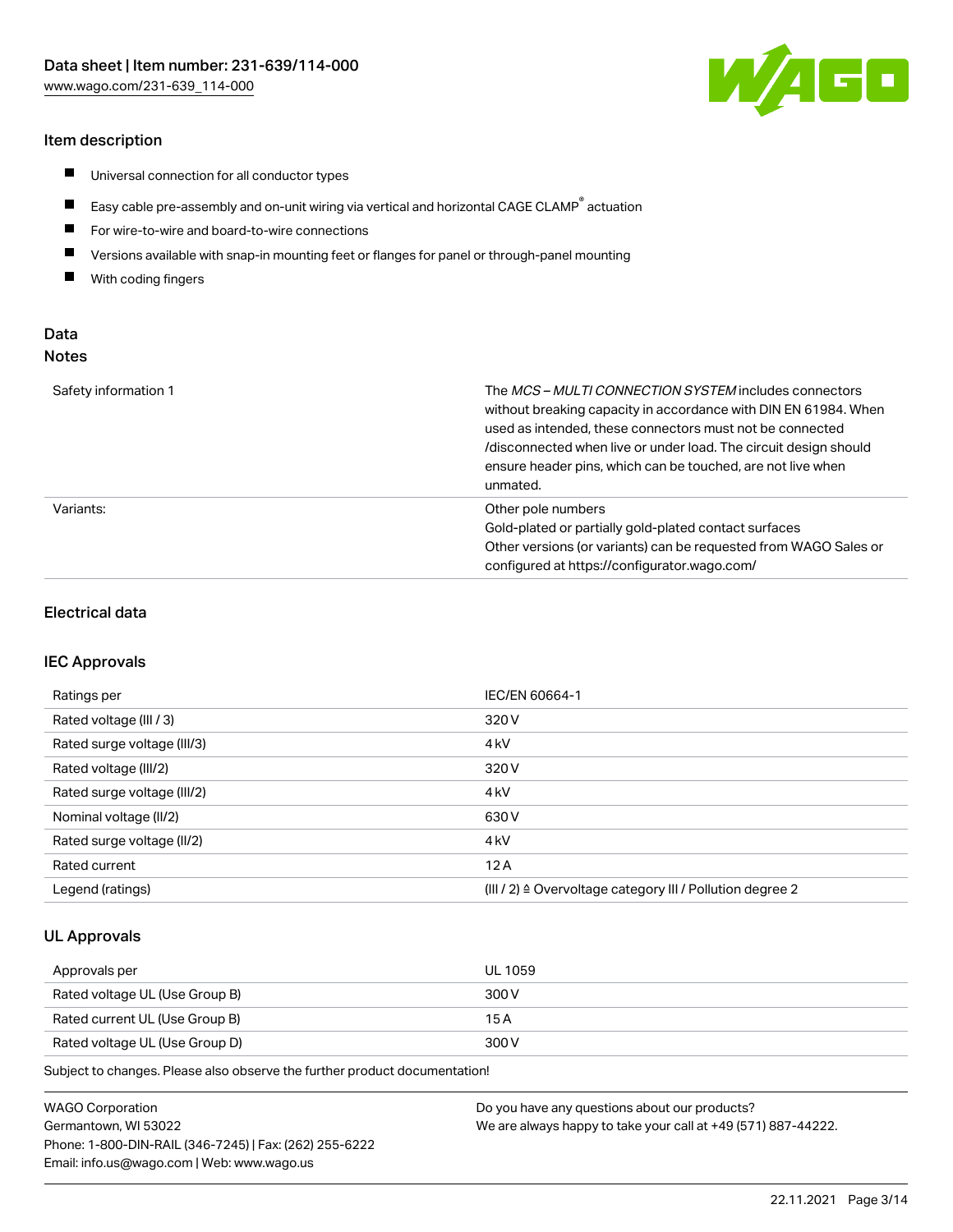[www.wago.com/231-639\\_114-000](http://www.wago.com/231-639_114-000)



| Rated current UL (Use Group D) | 10 A |
|--------------------------------|------|
|--------------------------------|------|

# Ratings per UL

| Rated voltage UL 1977 | 600 V |
|-----------------------|-------|
| Rated current UL 1977 |       |

### CSA Approvals

| Approvals per                   | CSA   |
|---------------------------------|-------|
| Rated voltage CSA (Use Group B) | 300 V |
| Rated current CSA (Use Group B) | 15 A  |
| Rated voltage CSA (Use Group D) | 300 V |
| Rated current CSA (Use Group D) | 10 A  |

### Connection data

| Total number of connection points |  |
|-----------------------------------|--|
| Total number of potentials        |  |
| Number of connection types        |  |
| Number of levels                  |  |

### Connection 1

#### Connection technology CAGE CLAMP®

|                                                   | <b>CAGE CLAMP</b>                      |
|---------------------------------------------------|----------------------------------------|
| Actuation type                                    | Operating tool                         |
| Solid conductor                                   | $0.082.5$ mm <sup>2</sup> / 28  12 AWG |
| Fine-stranded conductor                           | $0.082.5$ mm <sup>2</sup> / 28  12 AWG |
| Fine-stranded conductor; with insulated ferrule   | $0.251.5$ mm <sup>2</sup>              |
| Fine-stranded conductor; with uninsulated ferrule | $0.252.5$ mm <sup>2</sup>              |
| Strip length                                      | $89$ mm / 0.31  0.35 inch              |
| Number of poles                                   | 9                                      |
| Conductor entry direction to mating direction     | 0°                                     |

# Physical data

| Pin spacing | 5.08 mm / 0.2 inch    |
|-------------|-----------------------|
| Width       | 66.72 mm / 2.627 inch |
| Height      | 17.5 mm / 0.689 inch  |
| Depth       | 27.5 mm / 1.083 inch  |

Subject to changes. Please also observe the further product documentation! Mechanical data

| <b>WAGO Corporation</b>                                | Do you have any questions about our products?                 |
|--------------------------------------------------------|---------------------------------------------------------------|
| Germantown, WI 53022                                   | We are always happy to take your call at +49 (571) 887-44222. |
| Phone: 1-800-DIN-RAIL (346-7245)   Fax: (262) 255-6222 |                                                               |
| Email: info.us@wago.com   Web: www.wago.us             |                                                               |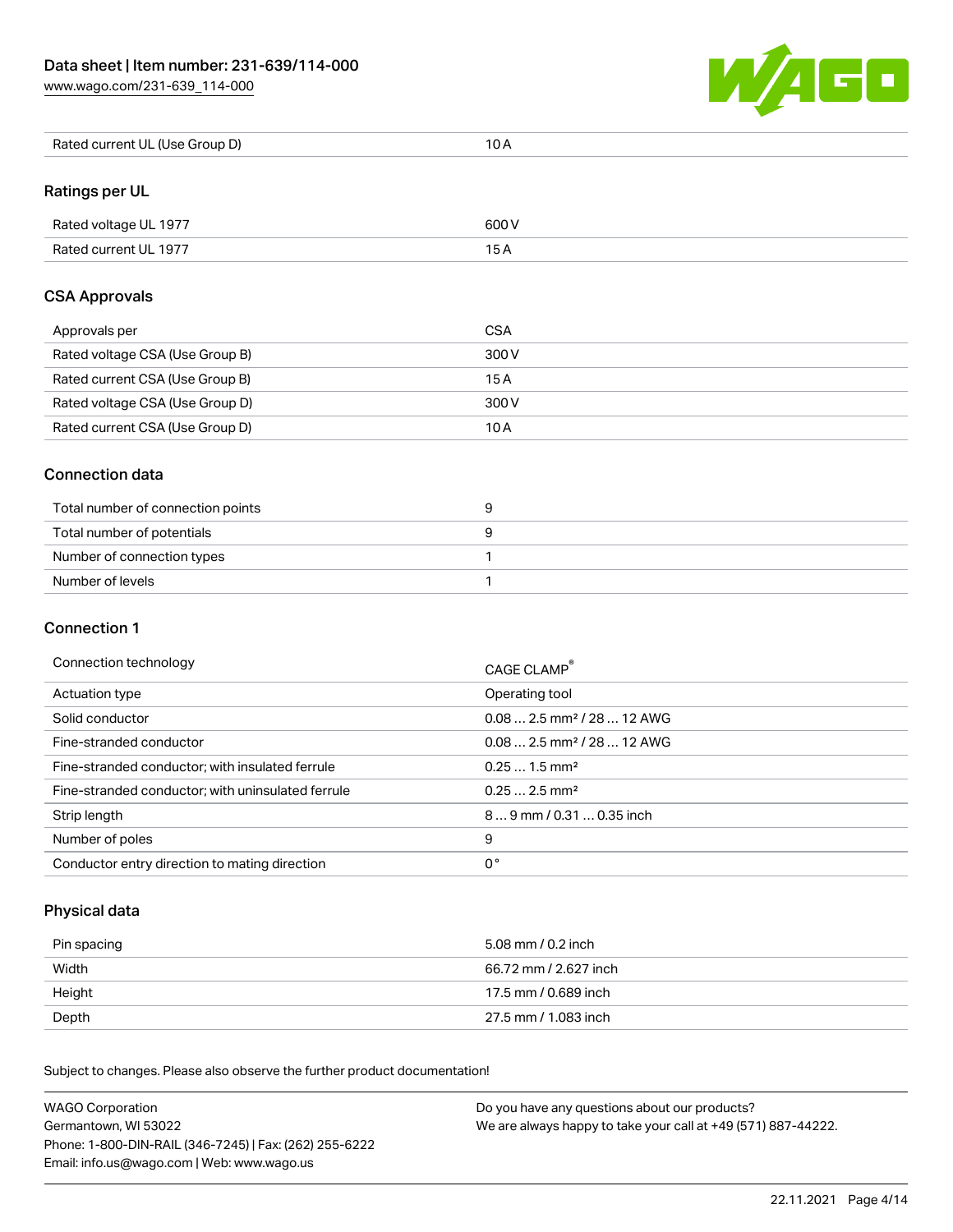W/160

### Mechanical data

| Housing sheet thickness | $0.5$ 2.5 mm / 0.02  0.098 inch |
|-------------------------|---------------------------------|
| Mounting type           | Snap-in                         |
| Mounting type           | Feed-through mounting           |

#### Plug-in connection

| Contact type (pluggable connector) | Male connector/plug |
|------------------------------------|---------------------|
| Connector (connection type)        | for conductor       |
| Mismating protection               | No                  |
| Locking of plug-in connection      | Without             |

#### Material data

| Color                       | orange                                |
|-----------------------------|---------------------------------------|
| Material group              |                                       |
| Insulation material         | Polyamide (PA66)                      |
| Flammability class per UL94 | V <sub>0</sub>                        |
| Clamping spring material    | Chrome nickel spring steel (CrNi)     |
| Contact material            | Electrolytic copper $(E_{\text{Cl}})$ |
| Contact plating             | tin-plated                            |
| Fire load                   | $0.294$ MJ                            |
| Weight                      | 16.1 <sub>g</sub>                     |

#### Environmental requirements

| Limit temperature range                                                                                             |           |
|---------------------------------------------------------------------------------------------------------------------|-----------|
| -60                                                                                                                 | $+100 °C$ |
| and the contract of the contract of the contract of the contract of the contract of the contract of the contract of |           |

# Commercial data

| Product Group         | 3 (Multi Conn. System) |
|-----------------------|------------------------|
| PU (SPU)              | 25 Stück               |
| Packaging type        | box                    |
| Country of origin     | DE                     |
| <b>GTIN</b>           | 4050821279815          |
| Customs tariff number | 8536694040             |

# Approvals / Certificates

Country specific Approvals

**Certificate** 

Subject to changes. Please also observe the further product documentation!

WAGO Corporation Germantown, WI 53022 Phone: 1-800-DIN-RAIL (346-7245) | Fax: (262) 255-6222 Email: info.us@wago.com | Web: www.wago.us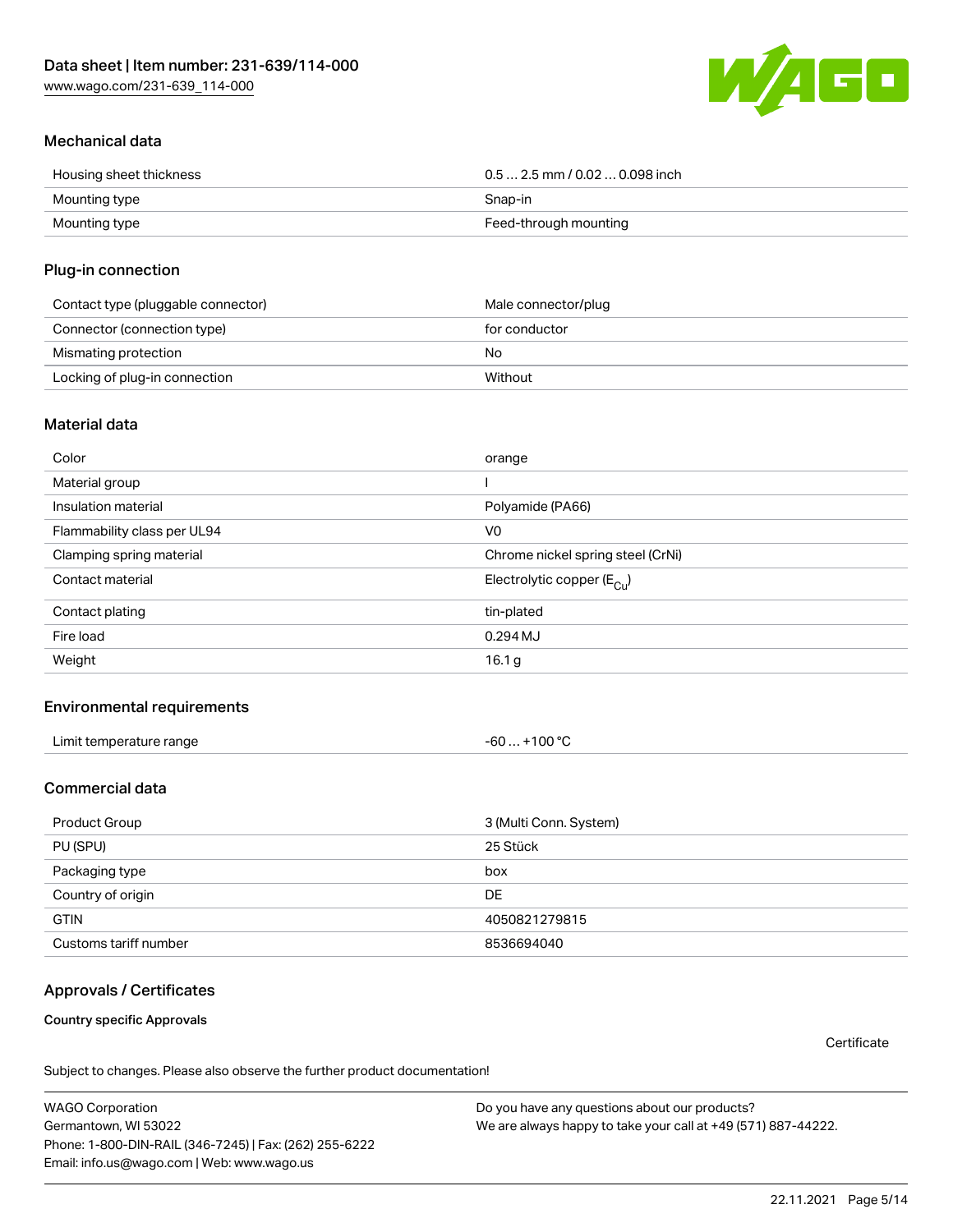[www.wago.com/231-639\\_114-000](http://www.wago.com/231-639_114-000)



| Logo | Approval                        | <b>Additional Approval Text</b> | name       |
|------|---------------------------------|---------------------------------|------------|
|      | <b>CB</b>                       | IEC 61984                       | NL-39756   |
|      | DEKRA Certification B.V.        |                                 |            |
|      | <b>CSA</b>                      | C <sub>22.2</sub>               | 1466354    |
|      | DEKRA Certification B.V.        |                                 |            |
|      | <b>KEMA/KEUR</b>                | EN 61984                        | 2190761.01 |
| EMA  | <b>DEKRA Certification B.V.</b> |                                 |            |

#### Ship Approvals

|      |                     |                          | Certificate |
|------|---------------------|--------------------------|-------------|
| Logo | Approval            | Additional Approval Text | name        |
|      | BV                  | IEC 60998                | 11915/D0    |
| 0    | Bureau Veritas S.A. |                          | BV          |

#### UL-Approvals

**BUREAU** 

| Logo                       | Approval                                    | <b>Additional Approval Text</b> | Certificate<br>name |
|----------------------------|---------------------------------------------|---------------------------------|---------------------|
| $\boldsymbol{\mathcal{P}}$ | cURus<br>Underwriters Laboratories Inc.     | <b>UL 1059</b>                  | E45172              |
| 8                          | <b>UR</b><br>Underwriters Laboratories Inc. | <b>UL 1977</b>                  | E45171              |

#### Counterpart

Item no.231-309/026-000 1-conductor female connector; CAGE CLAMP®; 2.5 mm²; Pin spacing 5.08 mm; 9-pole; 2,50 mm²; [www.wago.com/231-309/026-](https://www.wago.com/231-309/026-000) [000](https://www.wago.com/231-309/026-000)

#### Optional accessories

orange

Jumpers

**Jumper** 

Subject to changes. Please also observe the further product documentation!

WAGO Corporation Germantown, WI 53022 Phone: 1-800-DIN-RAIL (346-7245) | Fax: (262) 255-6222 Email: info.us@wago.com | Web: www.wago.us Do you have any questions about our products? We are always happy to take your call at +49 (571) 887-44222.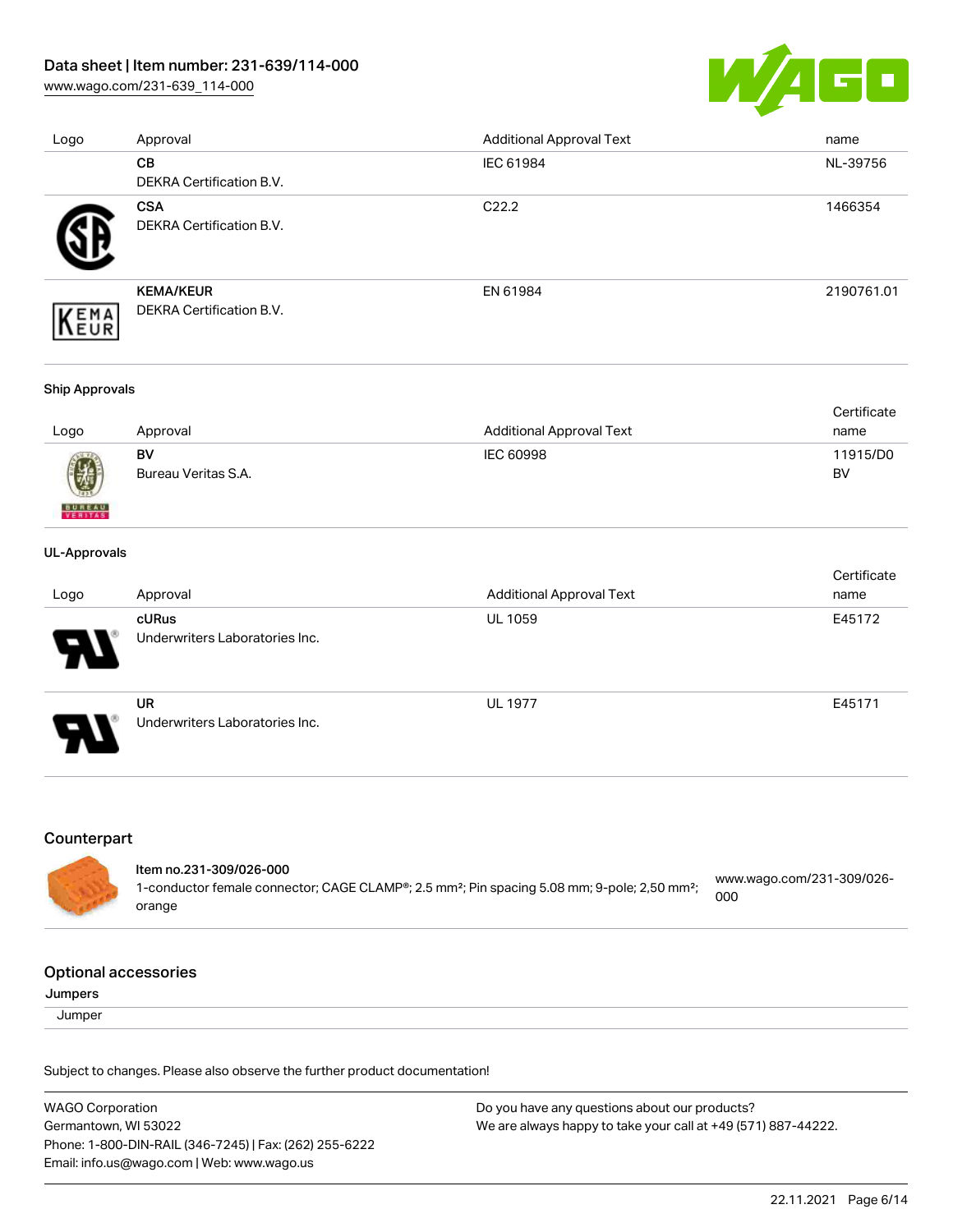[www.wago.com/231-639\\_114-000](http://www.wago.com/231-639_114-000)



|                | Item no.: 231-905<br>Jumper; for conductor entry; 5-way; insulated; gray                                         | www.wago.com/231-905 |
|----------------|------------------------------------------------------------------------------------------------------------------|----------------------|
|                | ltem no.: 231-903<br>Jumper; for conductor entry; 3-way; insulated; gray                                         | www.wago.com/231-903 |
|                | Item no.: 231-907<br>Jumper; for conductor entry; 7-way; insulated; gray                                         | www.wago.com/231-907 |
|                | Item no.: 231-910<br>Jumper; for conductor entry; 10-way; insulated; gray                                        | www.wago.com/231-910 |
|                | Item no.: 231-902<br>Jumper; for conductor entry; 2-way; insulated; gray                                         | www.wago.com/231-902 |
| Tools          |                                                                                                                  |                      |
| Operating tool |                                                                                                                  |                      |
|                | Item no.: 209-130<br>Operating tool; suitable for 264, 280 and 281 Series; 1-way; of insulating material; white  | www.wago.com/209-130 |
|                | Item no.: 209-132<br>Operating tool; for connecting comb-style jumper bar; 2-way; of insulating material         | www.wago.com/209-132 |
|                | Item no.: 210-657<br>Operating tool; Blade: 3.5 x 0.5 mm; with a partially insulated shaft; short; multicoloured | www.wago.com/210-657 |
|                | Item no.: 210-720<br>Operating tool; Blade: 3.5 x 0.5 mm; with a partially insulated shaft; multicoloured        | www.wago.com/210-720 |
|                | Item no.: 231-131<br>Operating tool; made of insulating material; 1-way; loose; white                            | www.wago.com/231-131 |
|                | Item no.: 231-291<br>Operating tool; made of insulating material; 1-way; loose; red                              | www.wago.com/231-291 |
|                | Item no.: 280-432<br>Operating tool; made of insulating material; 2-way; white                                   | www.wago.com/280-432 |
|                | Item no.: 280-434<br>Operating tool; made of insulating material; 4-way                                          | www.wago.com/280-434 |
|                | Item no.: 280-437<br>Operating tool; made of insulating material; 7-way                                          | www.wago.com/280-437 |
|                | Item no.: 280-440<br>Operating tool; made of insulating material; 10-way                                         | www.wago.com/280-440 |
|                | Item no.: 280-435<br>Operating tool; made of insulating material; 5-way; gray                                    | www.wago.com/280-435 |
|                | Subject to changes. Please also observe the further product documentation!                                       |                      |

WAGO Corporation Germantown, WI 53022 Phone: 1-800-DIN-RAIL (346-7245) | Fax: (262) 255-6222 Email: info.us@wago.com | Web: www.wago.us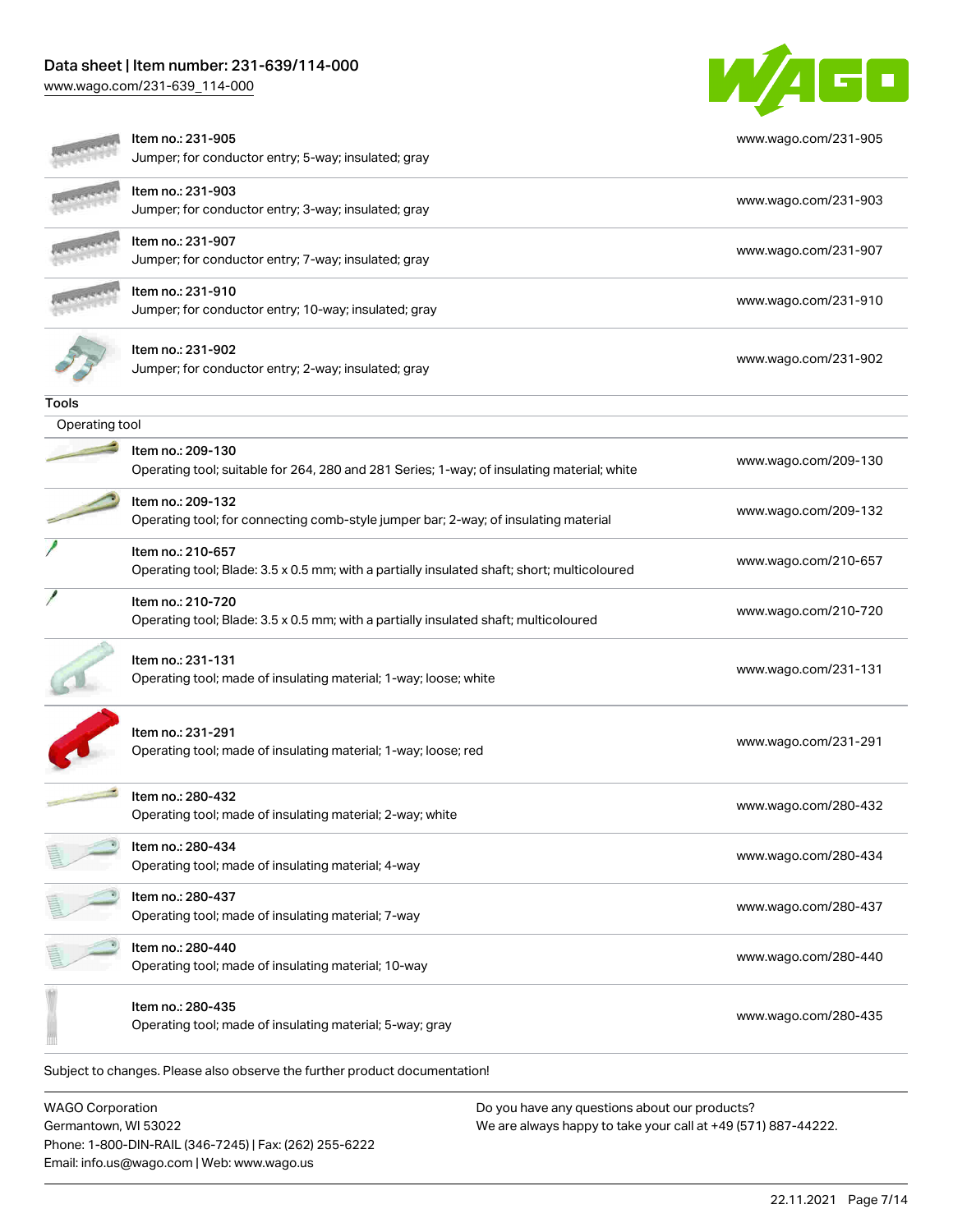[www.wago.com/231-639\\_114-000](http://www.wago.com/231-639_114-000)



|                 | Item no.: 280-436<br>Operating tool; made of insulating material; 6-way                                                                                                            | www.wago.com/280-436 |
|-----------------|------------------------------------------------------------------------------------------------------------------------------------------------------------------------------------|----------------------|
|                 | Item no.: 280-438<br>Operating tool; made of insulating material; 8-way                                                                                                            | www.wago.com/280-438 |
|                 | Item no.: 280-433<br>Operating tool; made of insulating material; 3-way                                                                                                            | www.wago.com/280-433 |
| <b>Ferrules</b> |                                                                                                                                                                                    |                      |
| Ferrule         |                                                                                                                                                                                    |                      |
|                 | Item no.: 216-101<br>Ferrule; Sleeve for 0.5 mm <sup>2</sup> / AWG 22; uninsulated; electro-tin plated; silver-colored                                                             | www.wago.com/216-101 |
|                 | Item no.: 216-104<br>Ferrule; Sleeve for 1.5 mm <sup>2</sup> / AWG 16; uninsulated; electro-tin plated; silver-colored                                                             | www.wago.com/216-104 |
|                 | Item no.: 216-106<br>Ferrule; Sleeve for 2.5 mm <sup>2</sup> / AWG 14; uninsulated; electro-tin plated; silver-colored                                                             | www.wago.com/216-106 |
|                 | Item no.: 216-102<br>Ferrule; Sleeve for 0.75 mm <sup>2</sup> / AWG 20; uninsulated; electro-tin plated; silver-colored                                                            | www.wago.com/216-102 |
|                 | Item no.: 216-103<br>Ferrule; Sleeve for 1 mm <sup>2</sup> / AWG 18; uninsulated; electro-tin plated                                                                               | www.wago.com/216-103 |
|                 | Item no.: 216-123<br>Ferrule; Sleeve for 1 mm <sup>2</sup> / AWG 18; uninsulated; electro-tin plated; silver-colored                                                               | www.wago.com/216-123 |
|                 | Item no.: 216-122<br>Ferrule; Sleeve for 0.75 mm <sup>2</sup> / AWG 20; uninsulated; electro-tin plated; silver-colored                                                            | www.wago.com/216-122 |
|                 | Item no.: 216-124<br>Ferrule; Sleeve for 1.5 mm <sup>2</sup> / AWG 16; uninsulated; electro-tin plated                                                                             | www.wago.com/216-124 |
|                 | Item no.: 216-142<br>Ferrule; Sleeve for 0.75 mm <sup>2</sup> / 18 AWG; uninsulated; electro-tin plated; electrolytic copper; gastight<br>crimped; acc. to DIN 46228, Part 1/08.92 | www.wago.com/216-142 |
|                 | Item no.: 216-132<br>Ferrule; Sleeve for 0.34 mm <sup>2</sup> / AWG 24; uninsulated; electro-tin plated                                                                            | www.wago.com/216-132 |
|                 | Item no.: 216-121<br>Ferrule; Sleeve for 0.5 mm <sup>2</sup> / AWG 22; uninsulated; electro-tin plated; silver-colored                                                             | www.wago.com/216-121 |
|                 | Item no.: 216-143<br>Ferrule; Sleeve for 1 mm <sup>2</sup> / AWG 18; uninsulated; electro-tin plated; electrolytic copper; gastight<br>crimped; acc. to DIN 46228, Part 1/08.92    | www.wago.com/216-143 |
|                 | Item no.: 216-131<br>Ferrule; Sleeve for 0.25 mm <sup>2</sup> / AWG 24; uninsulated; electro-tin plated; silver-colored                                                            | www.wago.com/216-131 |
|                 | Item no.: 216-141<br>Ferrule; Sleeve for 0.5 mm <sup>2</sup> / 20 AWG; uninsulated; electro-tin plated; electrolytic copper; gastight<br>crimped; acc. to DIN 46228, Part 1/08.92  | www.wago.com/216-141 |

WAGO Corporation Germantown, WI 53022 Phone: 1-800-DIN-RAIL (346-7245) | Fax: (262) 255-6222 Email: info.us@wago.com | Web: www.wago.us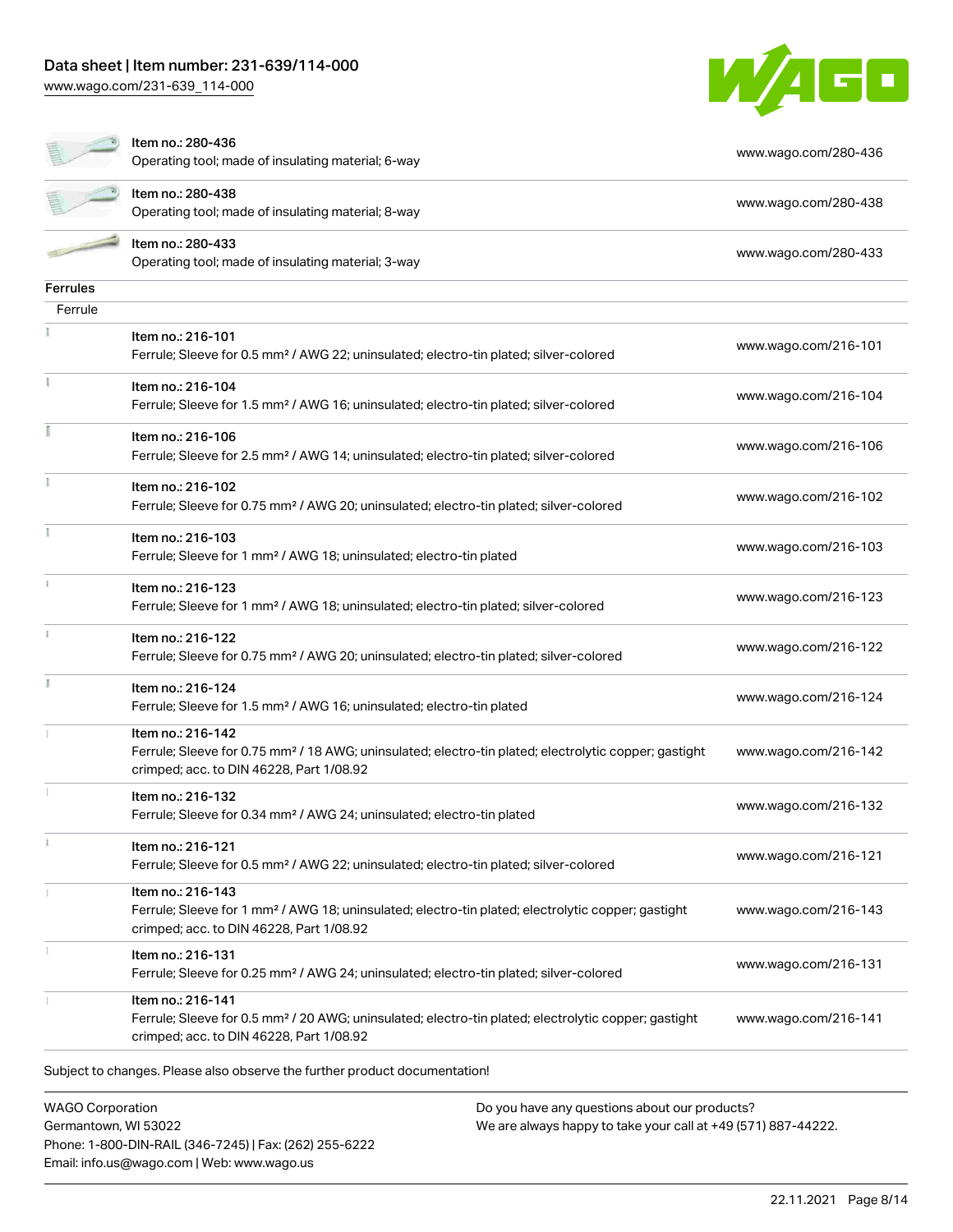[www.wago.com/231-639\\_114-000](http://www.wago.com/231-639_114-000)



|   | Item no.: 216-152<br>Ferrule; Sleeve for 0.34 mm <sup>2</sup> / AWG 24; uninsulated; electro-tin plated                                                                                                 | www.wago.com/216-152 |
|---|---------------------------------------------------------------------------------------------------------------------------------------------------------------------------------------------------------|----------------------|
|   | Item no.: 216-203<br>Ferrule; Sleeve for 1 mm <sup>2</sup> / AWG 18; insulated; electro-tin plated; red                                                                                                 | www.wago.com/216-203 |
|   | Item no.: 216-202<br>Ferrule; Sleeve for 0.75 mm <sup>2</sup> / 18 AWG; insulated; electro-tin plated; gray                                                                                             | www.wago.com/216-202 |
|   | Item no.: 216-151<br>Ferrule; Sleeve for 0.25 mm <sup>2</sup> / AWG 24; uninsulated; electro-tin plated                                                                                                 | www.wago.com/216-151 |
| Â | Item no.: 216-204<br>Ferrule; Sleeve for 1.5 mm <sup>2</sup> / AWG 16; insulated; electro-tin plated; black                                                                                             | www.wago.com/216-204 |
|   | Item no.: 216-144<br>Ferrule; Sleeve for 1.5 mm <sup>2</sup> / AWG 16; uninsulated; electro-tin plated; electrolytic copper; gastight<br>crimped; acc. to DIN 46228, Part 1/08.92; silver-colored       | www.wago.com/216-144 |
|   | Item no.: 216-201<br>Ferrule; Sleeve for 0.5 mm <sup>2</sup> / 20 AWG; insulated; electro-tin plated; white                                                                                             | www.wago.com/216-201 |
|   | Item no.: 216-223<br>Ferrule; Sleeve for 1 mm <sup>2</sup> / AWG 18; insulated; electro-tin plated; red                                                                                                 | www.wago.com/216-223 |
|   | Item no.: 216-241<br>Ferrule; Sleeve for 0.5 mm <sup>2</sup> / 20 AWG; insulated; electro-tin plated; electrolytic copper; gastight<br>crimped; acc. to DIN 46228, Part 4/09.90; white                  | www.wago.com/216-241 |
|   | Item no.: 216-242<br>Ferrule; Sleeve for 0.75 mm <sup>2</sup> / 18 AWG; insulated; electro-tin plated; electrolytic copper; gastight<br>crimped; acc. to DIN 46228, Part 4/09.90; gray                  | www.wago.com/216-242 |
|   | Item no.: 216-222<br>Ferrule; Sleeve for 0.75 mm <sup>2</sup> / 18 AWG; insulated; electro-tin plated; gray                                                                                             | www.wago.com/216-222 |
|   | Item no.: 216-221<br>Ferrule; Sleeve for 0.5 mm <sup>2</sup> / 20 AWG; insulated; electro-tin plated; white                                                                                             | www.wago.com/216-221 |
| Â | Item no.: 216-224<br>Ferrule; Sleeve for 1.5 mm <sup>2</sup> / AWG 16; insulated; electro-tin plated; black                                                                                             | www.wago.com/216-224 |
|   | Item no.: 216-243<br>Ferrule; Sleeve for 1 mm <sup>2</sup> / AWG 18; insulated; electro-tin plated; electrolytic copper; gastight crimped; www.wago.com/216-243<br>acc. to DIN 46228, Part 4/09.90; red |                      |
| 1 | Item no.: 216-244<br>Ferrule; Sleeve for 1.5 mm <sup>2</sup> / AWG 16; insulated; electro-tin plated; electrolytic copper; gastight<br>crimped; acc. to DIN 46228, Part 4/09.90; black                  | www.wago.com/216-244 |
|   | Item no.: 216-263<br>Ferrule; Sleeve for 1 mm <sup>2</sup> / AWG 18; insulated; electro-tin plated; electrolytic copper; gastight crimped; www.wago.com/216-263<br>acc. to DIN 46228, Part 4/09.90; red |                      |
| 1 | Item no.: 216-264<br>Ferrule; Sleeve for 1.5 mm <sup>2</sup> / AWG 16; insulated; electro-tin plated; electrolytic copper; gastight<br>crimped; acc. to DIN 46228, Part 4/09.90; black                  | www.wago.com/216-264 |
|   |                                                                                                                                                                                                         |                      |

Subject to changes. Please also observe the further product documentation!

WAGO Corporation Germantown, WI 53022 Phone: 1-800-DIN-RAIL (346-7245) | Fax: (262) 255-6222 Email: info.us@wago.com | Web: www.wago.us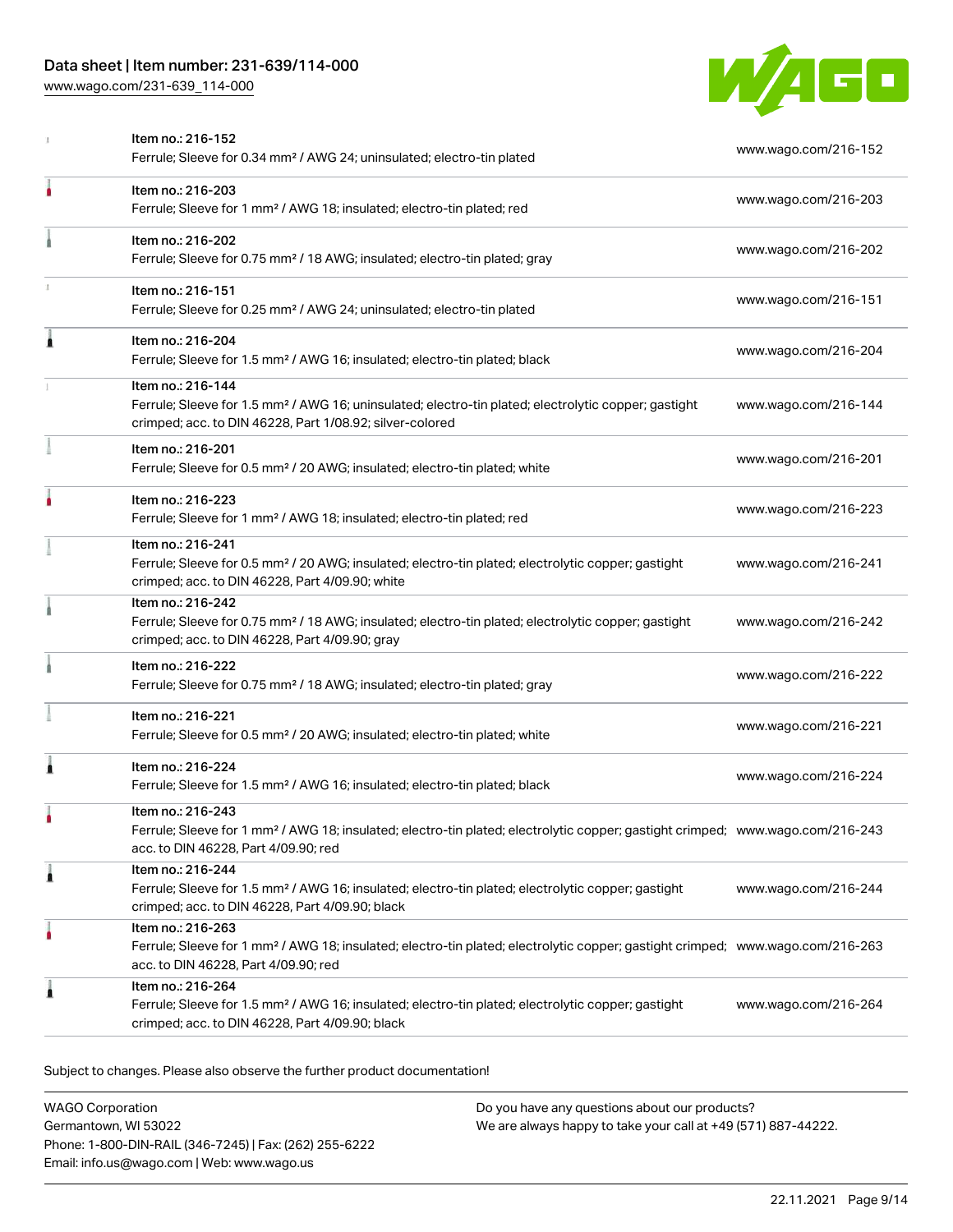[www.wago.com/231-639\\_114-000](http://www.wago.com/231-639_114-000)



|                       | Item no.: 216-284<br>Ferrule; Sleeve for 1.5 mm <sup>2</sup> / AWG 16; insulated; electro-tin plated; electrolytic copper; gastight<br>crimped; acc. to DIN 46228, Part 4/09.90; black          | www.wago.com/216-284             |
|-----------------------|-------------------------------------------------------------------------------------------------------------------------------------------------------------------------------------------------|----------------------------------|
|                       | Item no.: 216-262<br>Ferrule; Sleeve for 0.75 mm <sup>2</sup> / 18 AWG; insulated; electro-tin plated; electrolytic copper; gastight<br>crimped; acc. to DIN 46228, Part 4/09.90; gray          | www.wago.com/216-262             |
|                       | Item no.: 216-301<br>Ferrule; Sleeve for 0.25 mm <sup>2</sup> / AWG 24; insulated; electro-tin plated; yellow                                                                                   | www.wago.com/216-301             |
|                       | Item no.: 216-321<br>Ferrule; Sleeve for 0.25 mm <sup>2</sup> / AWG 24; insulated; electro-tin plated; yellow                                                                                   | www.wago.com/216-321             |
|                       | Item no.: 216-322<br>Ferrule; Sleeve for 0.34 mm <sup>2</sup> / 22 AWG; insulated; electro-tin plated; green                                                                                    | www.wago.com/216-322             |
|                       | Item no.: 216-302<br>Ferrule; Sleeve for 0.34 mm <sup>2</sup> / 22 AWG; insulated; electro-tin plated; light turquoise                                                                          | www.wago.com/216-302             |
| Marking accessories   |                                                                                                                                                                                                 |                                  |
| Marking strip         |                                                                                                                                                                                                 |                                  |
|                       | Item no.: 210-331/508-103<br>Marking strips; as a DIN A4 sheet; MARKED; 1-12 (200x); Height of marker strip: 2.3 mm/0.091 in; Strip<br>length 182 mm; Horizontal marking; Self-adhesive; white  | www.wago.com/210-331<br>/508-103 |
|                       | Item no.: 210-331/508-104<br>Marking strips; as a DIN A4 sheet; MARKED; 13-24 (200x); Height of marker strip: 2.3 mm/0.091 in; Strip<br>length 182 mm; Horizontal marking; Self-adhesive; white | www.wago.com/210-331<br>/508-104 |
|                       | Item no.: 210-332/508-202<br>Marking strips; as a DIN A4 sheet; MARKED; 1-16 (160x); Height of marker strip: 3 mm; Strip length 182<br>mm; Horizontal marking; Self-adhesive; white             | www.wago.com/210-332<br>/508-202 |
|                       | Item no.: 210-332/508-204<br>Marking strips; as a DIN A4 sheet; MARKED; 17-32 (160x); Height of marker strip: 3 mm; Strip length<br>182 mm; Horizontal marking; Self-adhesive; white            | www.wago.com/210-332<br>/508-204 |
|                       | Item no.: 210-332/508-206<br>Marking strips; as a DIN A4 sheet; MARKED; 33-48 (160x); Height of marker strip: 3 mm; Strip length<br>182 mm; Horizontal marking; Self-adhesive; white            | www.wago.com/210-332<br>/508-206 |
|                       | Item no.: 210-332/508-205<br>Marking strips; as a DIN A4 sheet; MARKED; 1-32 (80x); Height of marker strip: 3 mm; Strip length 182<br>mm; Horizontal marking; Self-adhesive; white              | www.wago.com/210-332<br>/508-205 |
| <b>Strain relief</b>  |                                                                                                                                                                                                 |                                  |
| Strain relief housing |                                                                                                                                                                                                 |                                  |
|                       | Item no.: 232-639<br>Strain relief housing; orange                                                                                                                                              | www.wago.com/232-639             |
| Insulations stops     |                                                                                                                                                                                                 |                                  |
| Insulation stop       |                                                                                                                                                                                                 |                                  |

WAGO Corporation Germantown, WI 53022 Phone: 1-800-DIN-RAIL (346-7245) | Fax: (262) 255-6222 Email: info.us@wago.com | Web: www.wago.us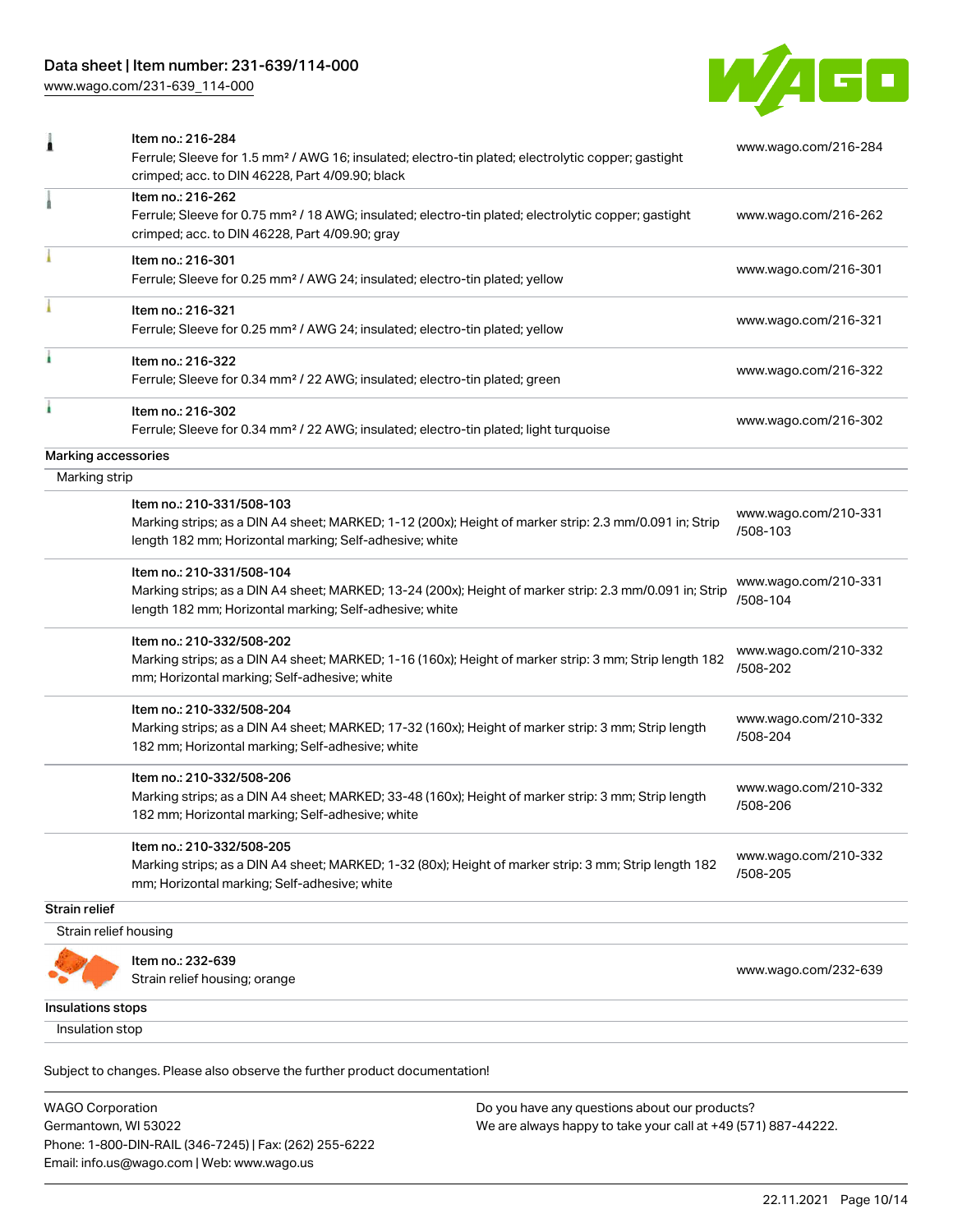

Item no.: 231-672 Insulation stop; 0.75 - 1 mm²; dark gray [www.wago.com/231-672](http://www.wago.com/231-672)

| <b>BERRY</b>     | Item no.: 231-670<br>Insulation stop; 0.08-0.2 mm <sup>2</sup> / 0.2 mm <sup>2</sup> "s"; white | www.wago.com/231-670 |
|------------------|-------------------------------------------------------------------------------------------------|----------------------|
| <b>DEED</b>      | Item no.: 231-671<br>Insulation stop; 0.25 - 0.5 mm <sup>2</sup> ; light gray                   | www.wago.com/231-671 |
| Coding           |                                                                                                 |                      |
| Coding           |                                                                                                 |                      |
|                  | Item no.: 231-129<br>Coding key; snap-on type; light gray                                       | www.wago.com/231-129 |
| Cover            |                                                                                                 |                      |
| Cover            |                                                                                                 |                      |
|                  | Item no.: 231-669<br>Lockout caps; for covering unused clamping units; orange                   | www.wago.com/231-669 |
| <b>Downloads</b> |                                                                                                 |                      |

Documentation

| Technical explanations                                                                                                                                  | 2019 Apr 3                                                                                                     | pdf<br>2.0 MB | Download |
|---------------------------------------------------------------------------------------------------------------------------------------------------------|----------------------------------------------------------------------------------------------------------------|---------------|----------|
| <b>CAD files</b>                                                                                                                                        |                                                                                                                |               |          |
| <b>CAD</b> data                                                                                                                                         |                                                                                                                |               |          |
| 2D/3D Models 231-639/114-000                                                                                                                            |                                                                                                                | <b>URL</b>    | Download |
| <b>CAE</b> data                                                                                                                                         |                                                                                                                |               |          |
| ZUKEN Portal 231-639/114-000                                                                                                                            |                                                                                                                | <b>URL</b>    | Download |
| <b>Environmental Product Compliance</b>                                                                                                                 |                                                                                                                |               |          |
| <b>Compliance Search</b>                                                                                                                                |                                                                                                                |               |          |
| Environmental Product Compliance 231-639/114-000                                                                                                        |                                                                                                                | <b>URL</b>    | Download |
| Subject to changes. Please also observe the further product documentation!                                                                              |                                                                                                                |               |          |
| <b>WAGO Corporation</b><br>Germantown, WI 53022<br>Phone: 1-800-DIN-RAIL (346-7245)   Fax: (262) 255-6222<br>Email: info.us@wago.com   Web: www.wago.us | Do you have any questions about our products?<br>We are always happy to take your call at +49 (571) 887-44222. |               |          |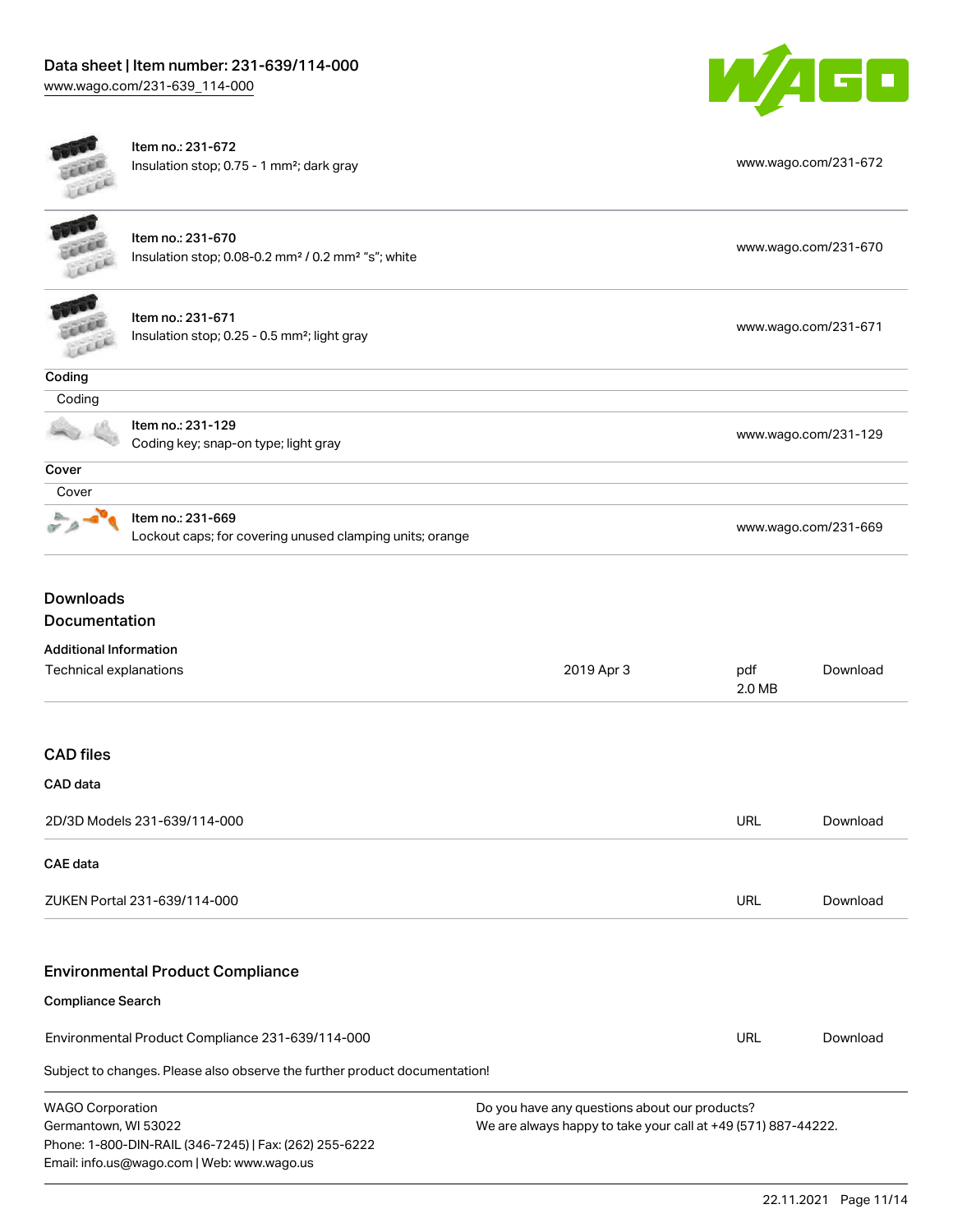

1-conductor male connector; CAGE CLAMP®; 2.5 mm²; Pin spacing 5.08 mm; 9-pole; Snap-in flange; 2,50 mm²; orange

#### Installation Notes

Application



Male connector, with snap-in flanges, for feedthrough applications, for 0.5 … 2.5 mm plate thickness



Inserting a conductor via 3.5 mm screwdriver – CAGE CLAMP® actuation parallel to conductor entry.



Inserting a conductor via 3.5 mm screwdriver – CAGE CLAMP® actuation perpendicular to conductor entry.



Inserting a conductor into CAGE CLAMP® unit via operating lever (231-291).

Subject to changes. Please also observe the further product documentation!

WAGO Corporation Germantown, WI 53022 Phone: 1-800-DIN-RAIL (346-7245) | Fax: (262) 255-6222 Email: info.us@wago.com | Web: www.wago.us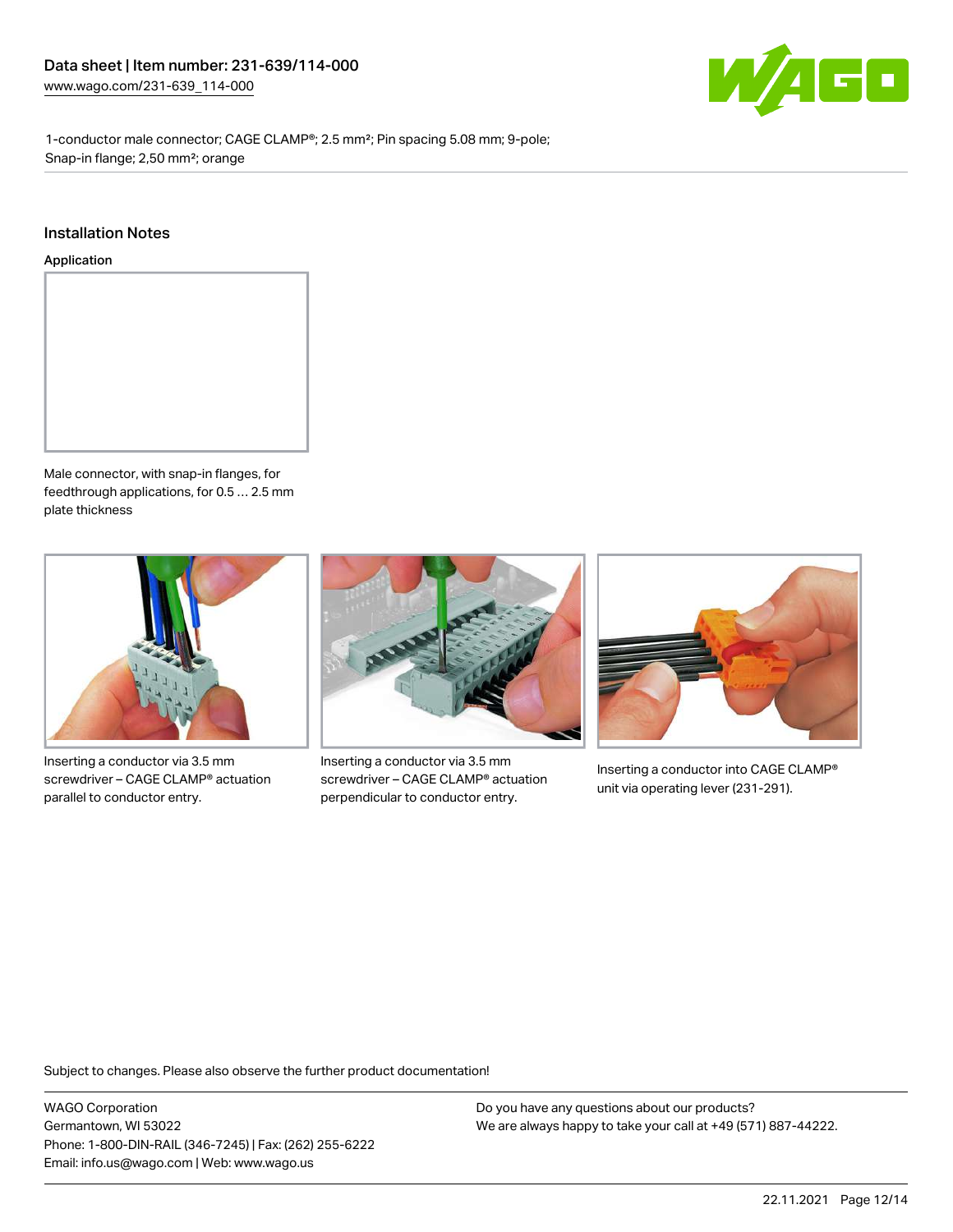



Inserting a conductor via operating tool.

Coding



Coding a male header – fitting coding key(s).



Testing – female connector with CAGE CLAMP®

Integrated test ports for testing perpendicular to conductor entry via 2 or 2.3 mm Ø test plug

#### Installation

Subject to changes. Please also observe the further product documentation!

WAGO Corporation Germantown, WI 53022 Phone: 1-800-DIN-RAIL (346-7245) | Fax: (262) 255-6222 Email: info.us@wago.com | Web: www.wago.us